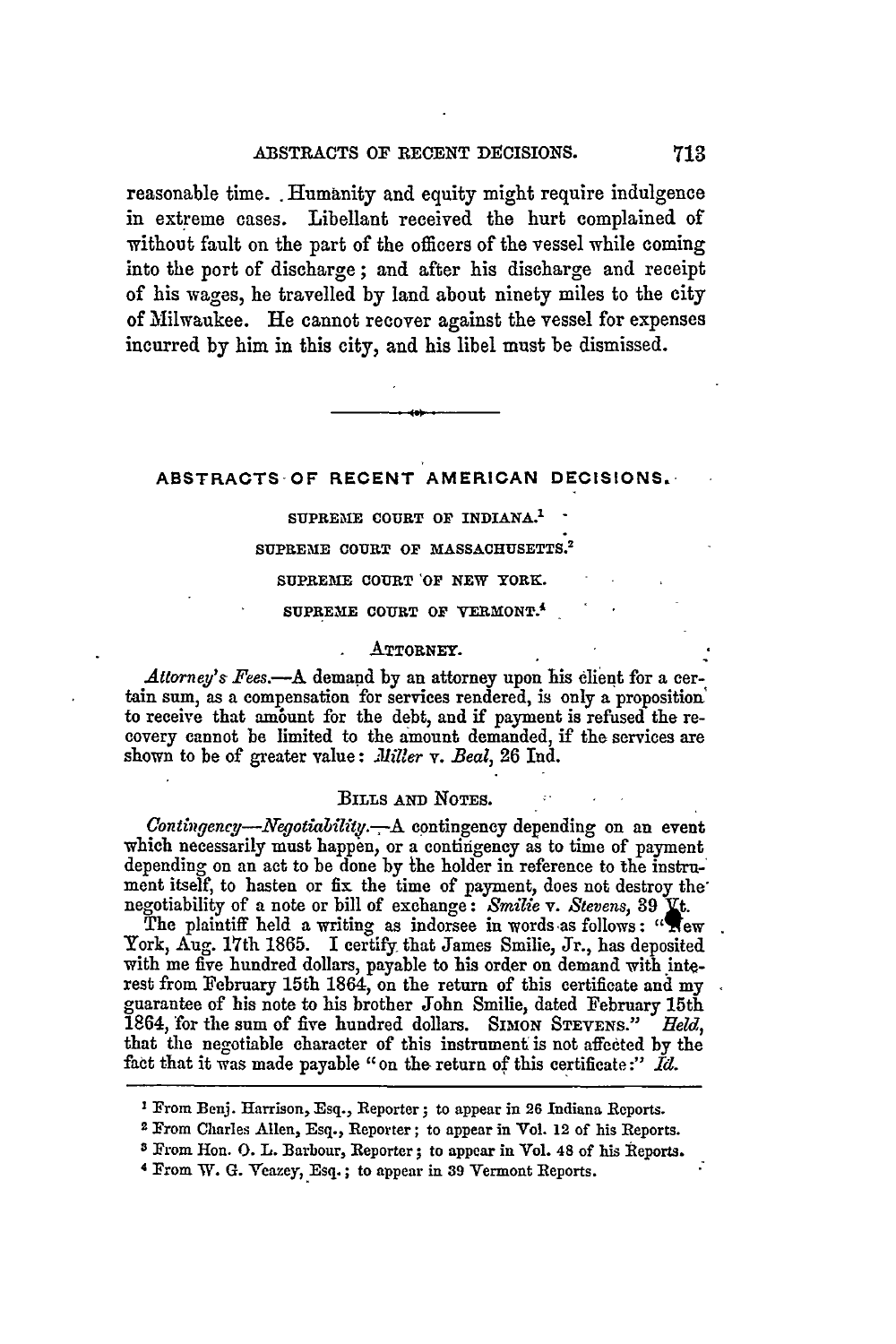**-** But the provision of a return of the maker's guarantee of the payee's note for **650D** to his brother John Smilie, is a condition that destroys its negotiability, therefore the plaintiff cannot recover in his own name: *Id.*

**If** the plaintiff could show a special promise **By** the defendant to pay to him as assignee or indorser, and show the condition. performed, **hi** right recover, if the declaration contained such an allegation: *Id.* 

*Demand and* .Notice.-Where the demand of payment is not made **by** the notary himself, but his certificate is founded on an entry made **by** his clerk, the act of the clerk is not to be deemed the act of the notary, but may be proven as the act of an individual, and is subject to the ordinary rules of evidence: Gawtry et al. v. Doane, 48 Barb.

. Where the clerk who made the demand and gave notice to the indorsers in the name of the notary is dead, memoranda made **by** him and entered in the register of 'the \*notary, are admissible in evidence to prove demand and notice **:** *Id.*

Admission of Liability.--An admission of liability, by an indorser, after maturity, is never held to be sufficient to overcome the want of demand and notice without.proof that at the time of the admission the indorser knew that there was such defective protest: *Id.*

*Vaiver of Demand and Notice.*-If there has been no due presentment of a note or notice of dishonor, and the indorser, after the maturity of the note, supposing himself liable to **pay** the same, takes security from the maker, that will not amount to a waiver of the objection of want of due presentment and notice: *Id.* **<sup>t</sup>**

#### CARRIERS.

It is well settled that when **a** loss to cargo, from leakage or otherwise, occurs in the port where it is laden and before the voyage begins, the carrier is liable for its value at such port. But when the loss happens after the vessel has left the port of shipment, then the 'value of the goods at the place of destination, deducting the charges, furnishes the true rule of damages: *Krohn v. Oechs*, 48 Barb.

#### **CITIZENSHIP.**

*Aegroes.*—A free man of color born within the *United States* is a citizen of the *United States*, and as such is entitled to become a citizen of any one of the several states, **by** becoming a resident thereof: *Smith v. foody etal.,* **26** Ind.

*Right to Vote and Bold Offlce.-The* right to vote and the legal capacity to hold office **arc** not essential **to** the character of. a. citizen. Allegiance on the part of the person, and the duty of protection on the part of the government, constitute citizenship under the Constitution: *Id.*

## CONFLICT OF LAWS.

Foreign Judgment.--Where judgment is rendered in another state against a non-resident thereof, a citizen of Vermont, without process or

714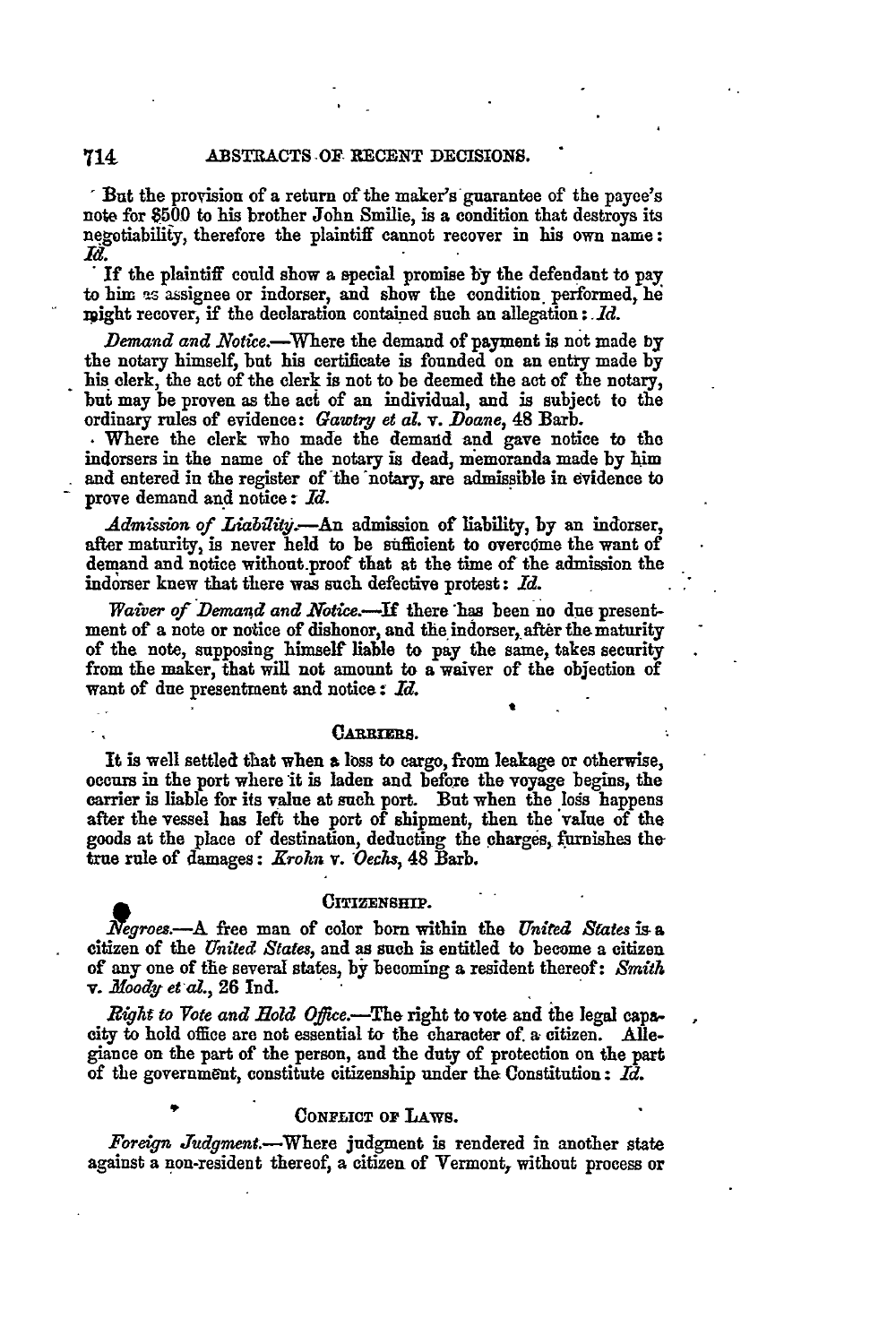notice being served -on him in the state where the judgment is rendered, and where he does not submit to the jurisdiction **by** appearing in the suit, the presence and attachment of the property of the defendant in the state where judgment is rendered, give no jurisdiction over the person or validity to the judgment, when sought to be enforced by action in Vermont, either upon general principles, or under the Constitution and laws of the United States. Nor does the fact that process was served upon, or notice given to the defendant in Vermont, or out of the state in which judgment was rendered, add anything to the force or validity of the judgment; such service and notice being regarded as a nullity:' *Price v. Rickok,* **39** Vt.

Whether a judgment against a defendant who is a resident of the state where the judgment is rendered, but temporarily absent, without service of process or notice, is valid or not, is not decided: *Id.*

## **CORPORATIONS.**

*Subscriptions to Stock.-In* a suit upon a subscription alleged to have been made to the stock of an existing corporation, organized under the laws of this state, where the name imports such a corporation as is authorized by law, a *prima facie* right to sue is shown, without setting out the manner of the organization or its specific objects: *Williams* v. *The Franklin Townshl@ Academical Association,* **26** -Ind.

*Estoppel to deny existence of*.—The rule that a person contracting with a corporation is estopped to deny the corporate existence is subject to the limitation that if the plaintiff assumes to be a corporation organized in this state, the name must be such as to imply such a corporation as is authorized **by** some statute of the state: *d.*

The rule does not apply to a suit upon a subscription of stock made with a view to the organization of a corporation, when other acts are required **by** law as a condition precedent to the exercise of corporate powers. In such case, it is for the plaintiff to show that the requisite steps have been taken to complete the corporate organization: *Id.*

## **CRIMINAL LAW.**

*Evidence-Handwriting.*-In criminal prosecutions where the guilt of the accused is sought to be established **by** proof afforded **by** comparison of handwriting, the sufficiency of the proof given of the genuineness of the papers offered as standards, is a preliminary point addressed to and in the first instance to be determined by the court, before permitting the **papers** to go to the **jury.** The court having adjudged the papers **genuine, and having permitted them to go to the jury, it then becomes** the duty of the jury, before making comparison of a disputed writing with them, **to examine the testimony** respecting **their genuineness,** and **to decide whether** it is **established beyond a reasonable dout; and upon** to decide whether it is established beyond a reasonable doubt; and upon this point they should require the same measure of proof as upon any **other** essential point **in** the case. **And** the court **should** instruct the jury that if they do not find, **by** such measure of proof, that the papers offered as standards are genuine, they should not be used as evidence against the prisoner: State *v. Ward* alias *La Vigne,* **39** Vt.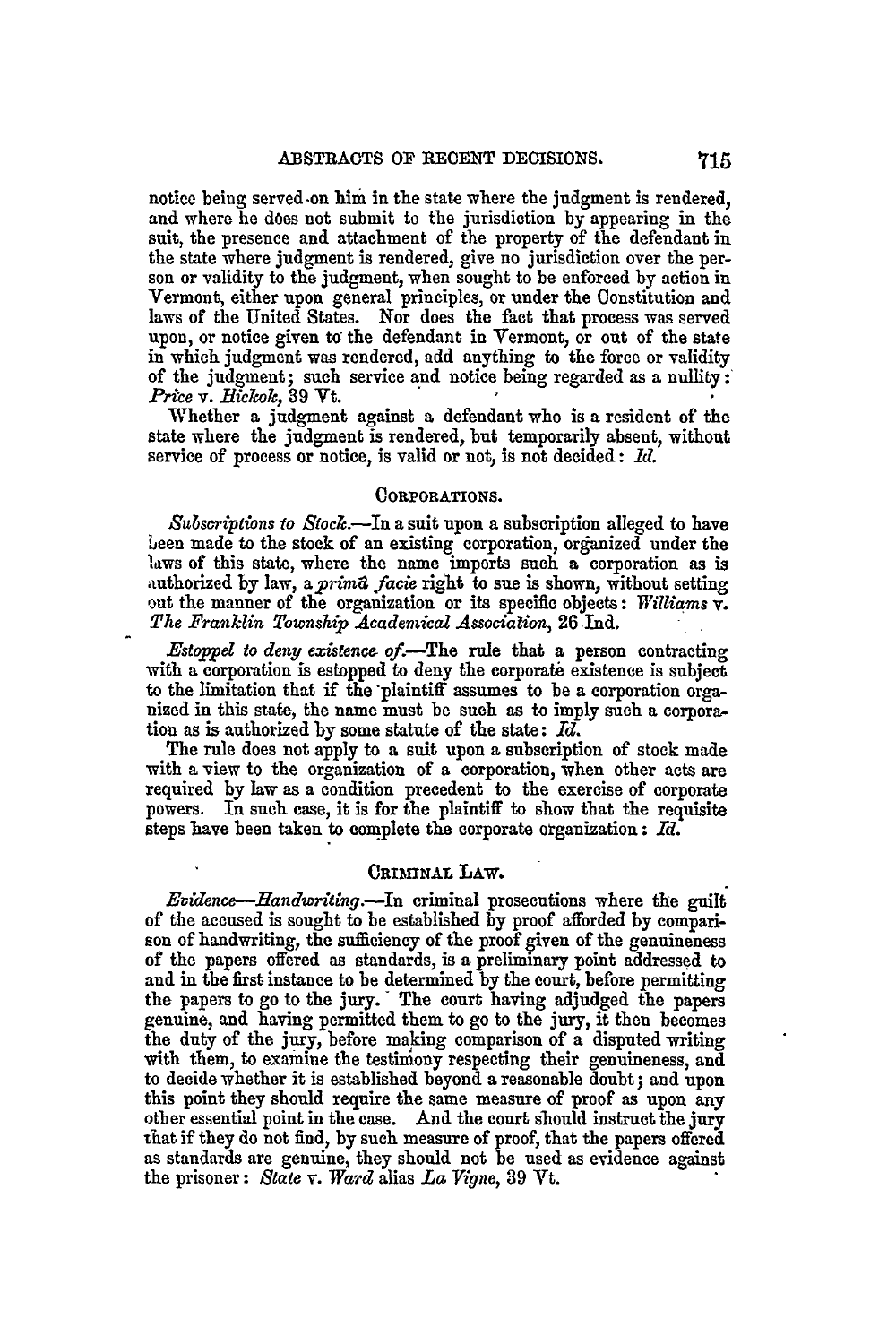*Once in Jeopardy--Discharge of Jury.*-When the accused is put upon trial on a valid indictment, before a legal jury, and the jury is discharged **by** the court without good cause, and without the consent of the defendant, he has incurred the first peril, and the discharge of the jury is equivalent to a verdict of not.guilty: *The State v. Walker,* **26 Ind.**

That the jury, after ample time spent in consultation, is unable to agree upon a verdict constitutes good cause for their discharge: *Id.*

The jury should not be discharged until ample time. has been given for deliberation, nor until the court is satisfied that **an** agreement is impossible **:** *Id.*

**-A** jury **in** a criminal case.was out nineteen hours, and then reported to the court that there **was** no possibility of agreeing upon a verdict. *Beld,* that the court was justified in discharging them: *Id.* **.** The discharge of **a** jury in a criminal case, because of their inability

The discharge of a jury in a criminal case, because of their inability to agree upon a verdict, after a protracted deliberation, does not entitle the defendant **Jo** his discharge on the ground that he has been once in jeopardy: *The State v. Nelson,* **26** Ind.

*.Miller v. The State,* **9** Lnd. **326,** .Xorgan v. *The State,* **13** Id. **215,** and **Joy** *v. The A6tate,* Id. 139, so far is they hold that the discharge of **<sup>a</sup>**jury in a criminal case, without the consent of the accused, because a jury in a criminal case, without the consent of the accused, because of their inability to agree upon a verdict, after ample time spent in deliberation, operates as an acquittal, overruled: The State v. Walker, *The State v. Ndson,* **26** Ind.

#### FORMER ADJUDICATION.

*Plea of.*—An answer of a former adjudication must show either that the matter iii controversy was actually determined in the former suit, or that it might have been litigated under the issues then joined: *.Columbus* .q d *Shelby Railroad Co. v. WatSon et al.,* **26 Ind.**

#### **HIRIEWAYS.**

*Eminent Domain.-The* power to appropriate property in any manner, without the consent of the owner, is in derogation of priyate right, and such appropriation should not interfere, further than public necessity requires, with the right of the owner to enjoy **his** property: *Edgerton et al. v. -Huff,* **26 Ind.**

Where a simple servitude is sufficient to answer the public want, the court should, when it is possible by reasonable construction, so limit the legislative enactment: *d.* -

#### **HUSBAND AND WIFE.**

*Trover- Conversion.--It seems* that, the administrator of a *feme covert* succeeds to her rights in respect to her property, but in enforcing those rights is not restricted in his remedy to the very remedy to which the intestate was limited **by** reason of the personal disability of coverture, whereby she is legally incapacitated to sue her husband, at law: *Albee,* Admr., v. Cole, 39 Vt.

**An** absolute refusal by a party to give'up **a** noteou demand, precludes him from setting up on trial the excuse that he had not a reasonable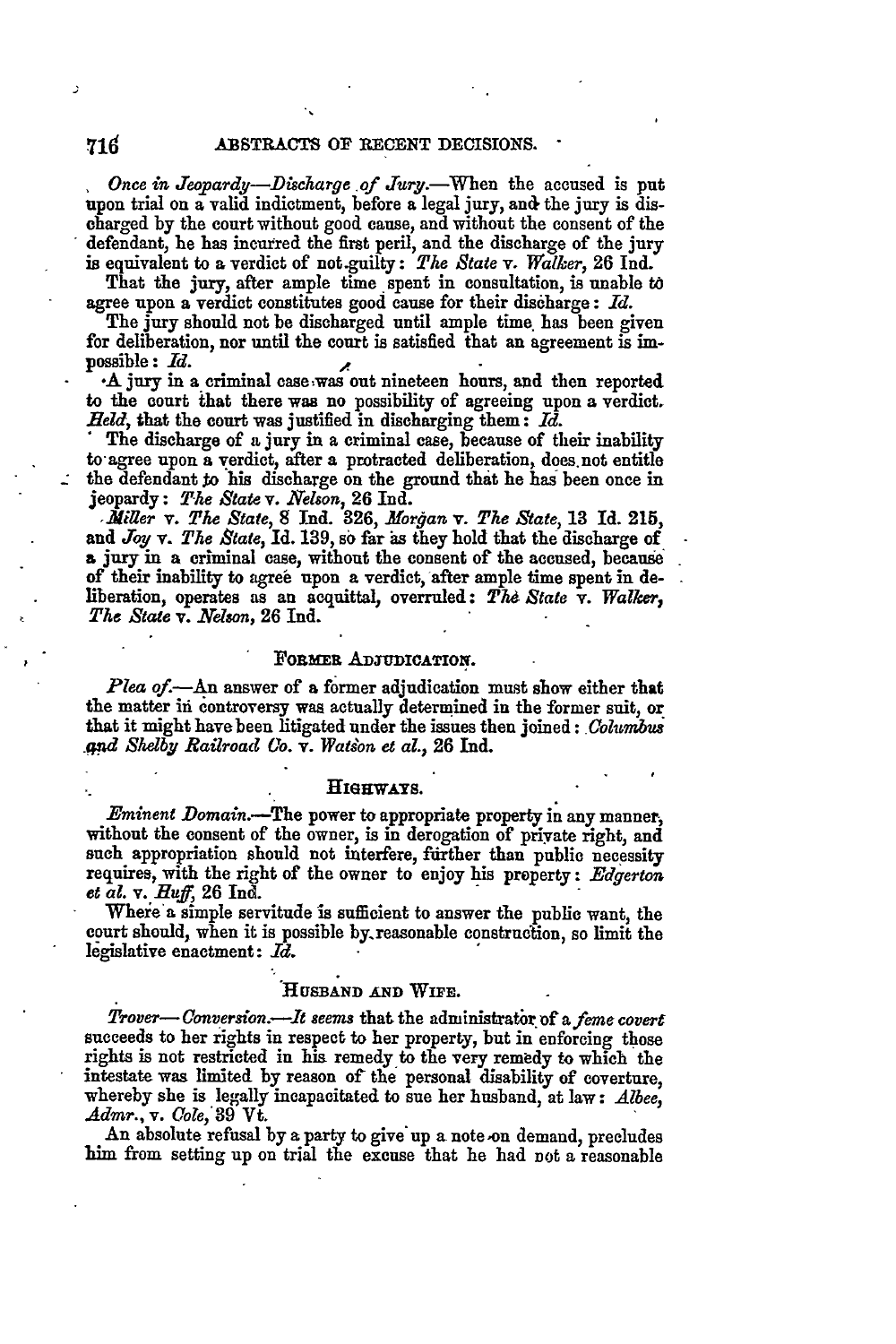time and opportunity affoided him to comply with the demand, though he was away from home at the time of the demand and had not the note with him: *Id.*

Where a man makes an ante-nuptial contract by which his wife is to retain her entire interest and control of her property, and after marriage receives notes which she holds, as trustee or agent for her, and then appropriates them to his own use and benefit, with the intent and purpose of depriving her of her property, it is *held* to constitute a conversion of her property in fact and in law: *1d.*

## MAlIcIous **PROSECUTION.**

*Proof, in actions for.*—To maintain an action for a malicious prosecution the plaintiff must prove: 1st. That the defendant instigated the prosecution against the plaintiff; 2d. That such prosecution was without probable cause; **3d.** That it was accompanied with malice and terminated favorably to the party prosecuted: *Miller v. Milligan,* 48 Barb.

Malice and want of probable cause for the former suit must *both.be* alleged and proved. If there was probable cause, the action cannot be maintained, even though the prosecution complained of was.malicious: *Ild.*

If there is an absence of proof to show that the defendant was the real prosecutor in the former suit; or, if he was, that he was without evidence or circumstances justifying a *reasonable supicion* of the truth of the charge then made, the plaintiff should" be nonsuited, and has no legal right to ask for a submission of the facts to a jury: *Id.*

*Probable Cause.-The* question of probable cause does not depend upon the actual guilt or innocence of the accused, but upon the *belief* of the prosecutor concerning\*such guilt or innocence: *7d.*

If the party has positive proof of the facts,'in the affidavit of another, and he believes the truth of that person's statement, and proceeds against the plaintiff upon that proof, and under a belief in its truthfulness, he will be deemed to have had probable cause for so doing: *Id.*

## **MASTER AND SERVANT.**

*Negligence of Servant-Liability of Master.*-A master is ordinarily responsible for the consequences resulting to others from the negligence or want of skill with which his employees do his business: *Evansville and Crawfordsville Railroad Co. v. Baum,* 26 Ind.

But for a wilful and malicious trespass of a servant, not commanded or ratified **by** the master, but perpetrated to gratify the private malice of the servant, under mere color of discharging the duty which he has undertaken for his master, no action will lie against the master: *Id.*

But if the act of the servant was necessary to accomplish the purpose of his employment, and was intended for that purpose, then it was implied in the employment, and the master is liable, though the servant may have executed it wilfully and maliciously: *Id.*

These rules apply equally to corporations as to private individuals: *Id.*

Suit against a railroad company for a trespass committed **by** a servant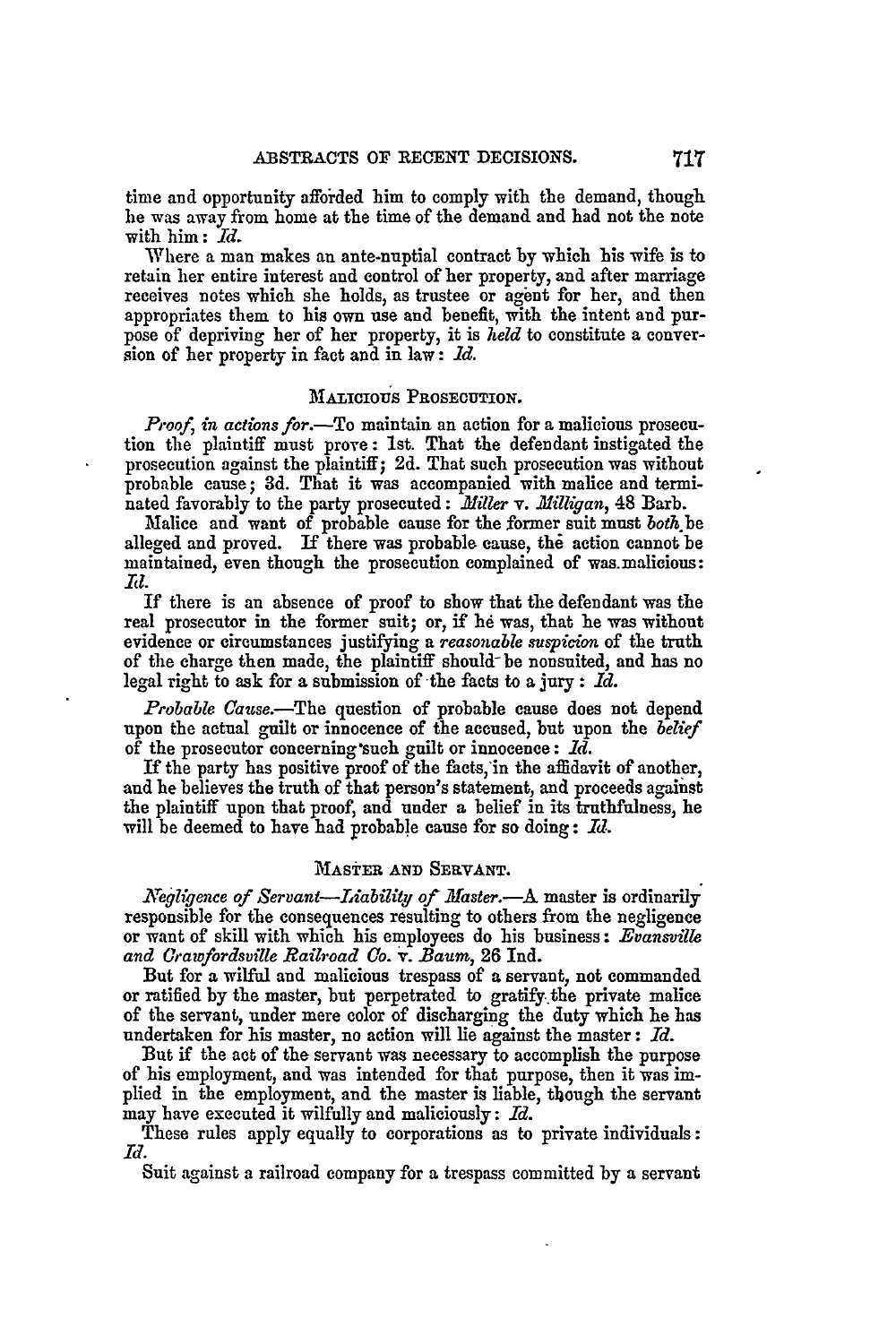of the company.- The complaint alleged that the plaintiff had paid his fare and was seated in the car, when he was violently assaulted and beaten, and ejected from the car, **by** a servant of the company; that the duty and employment of said servant was to provide seats for passengers and exercise care for their comfort, and that he then had charge of said **car** and committed said trespass in the course of his business as such servant.

*Beid,* that the expulsion of the plaintiff from the car, where he lawfully was, if done without unnecessary violence, would give **a** right of action against the company, and as this state of facts might have been proved under the allegations of the complaint, a demurrer to the complaint was correctly overruled: *1d.*

## **MORTGAGE.**

*Mortgagee in Possession-Rents and Profits-Waste.-The* right **of** 'the mortgagor on redemption to call the mortgagee in possession to account for rents and profits is an incident of the right to redeem, and must, like it. be enforced at equity: *Beaver et* al. v. *Durant et al.,* **39** Vt.

The right to hold the mortgagee responsible for waste which occurred .during the period of the mortgagee's possession, after condition broken, stands on the same-ground as the right to an account for rents and profits, and is only a right at equity: *Id.*

-The law cannot imply that the mortgagor after redemption is **entitled,** in the mortgagee's name against his will, to sue for a breach of a cove-nant previously made by a third party with the mortgagee in possession, relating to repairs; because, at law, it is not the mortgagor, but the mortgagee in possession, who is interested in the estate and its repairs, and is entitled to damages for its mismanagement or waste. The entire

legal interest is in the mortgagee in possession after condition broken **:** *Id.* M., the mortgagee in possession after default, let D. occupy under a covenant with him by D. to keep the estate in repair. L., the mortgagor, redeemed and sued **D.** at law in M.'s name and against his will, but with an offer of indemnity for a breach of this covenant which occurred before L. redeemed. *Held*, that the action could not be sustained: *Id.*

## **RAILROAD.**

*'i pecific Performance-. Cattle Guards.-A* suit for specific perform- ance will not **lie** upon a covenant **by** a railroad company to maintain and keep in repair the cattle guards upon the land of the plaintiff: *Co-Zumbus and Shdby Railroad Co. v. Watson et al.,* 26,Ind.

*Negligence-Recklessness-Where* the negligence of the defendant is so gross as to iiaply a disregard of consequences, or a willingness to inflict the injury, the plaintiff may recover, though he be a trespasser, or did not use ordinary care to avoid the injury: *Lafayette and Indianapolis Railroad Co. v. Adams,* **26 Ind.**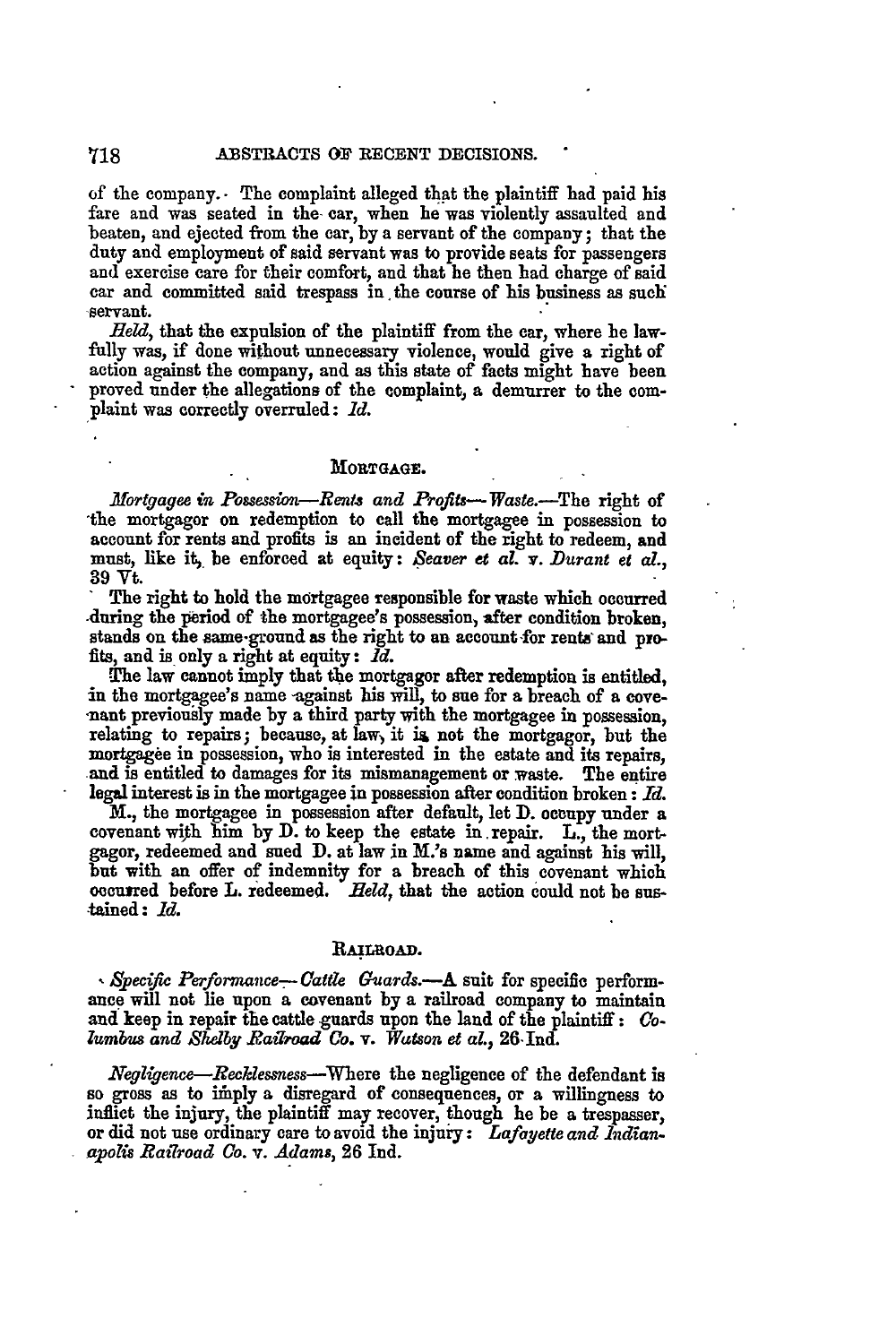# REMOVAL OF CAUSE INTO CIRCUIT COURT OF THE UNITED STATES.

An action commenced in the Supreme Court **by** one foreign corporation against another, cannot be removed for trial into the Circuit Court of the United States under the Act of Congress of **1789:** *Ayres* v. *The Western Railroad Corporation,* 48 Barb.

But where the assignee of a foreign corporation suing another foreign corporation, is a citizen of this state, the action may be removed, provided the claim is of such a nature that the United States court can take cognisance of it: *Id.*

The 17th section of the Act of Congress, which provides that the. Circuit Courts of the United States shall not "have cognisance of any suit to recover the contents of any promissory note or other *chose in action,* in favor of an assignee, unless a suit might have been prosecuted in such court, to recover the said contents if no assignment had been made," applies to a claim against a railroad company, as a common carrier, to recover the value of goods intrusted to it for transportation; such a claim being **a** chose in action: *Id.*

#### **SHIPPING.**

*Bill of'Lading-Demurrage,-If* **a** bill of. lading contains no provision for the payment of demurrage **by** the consignee, he is not liable therefor, even upon his acceptance of the cargo; and certainly not, if he assigns the bill of lading before any of the cargo has been delivered: *Gage v. Morse,* 12 Allen.

*Liability of Owners, for Supplies.*-In an action against the owners of a ship, for goods furnished to the ship, on the order of the captain, the plaintiff must give some proof to show that the articles furnished were necessaries: *Ford et al.* v. *Crocler et al.*, 48 Barb.

The rule adopted in the courts of this country, while it admits the right to confine the supplies thus furnished to such as are necessary<sub>7</sub> eaves the decision as **to what is** necessary **rather** to the captain than to the creditor: *Id.*

Tradesmen are not called **upon,** before delivering supplies for a vessel, on the order of the captain, 'to examine whether each article ordered is actually necessary to enable the vessel to make the voyage. **If** it is. proper that they should be ordered on account of, and for the use of, the vessel, the vendors may rely on the captain to decide whether they are necessary or not; and his order for the goods on that account is sufficient: *Id.*

#### **STAMI.**

*Appeal Bond.-The* bond given on appeal from the judgment of a justice to the Circuit or Common Pleas Court, does not require a revenue stamp: Violet v. Heath, Anderson v. Coble, Topf v. King, 2g Ind.

*Depositon.-The* certificate of the officer taking **a** deposition is not subject to stamp duty: *Prather v. Pritchard,* **26 Ind.**

## TAXES.

*Exemptionfrom.-A* steamship company, incorporated under the laws